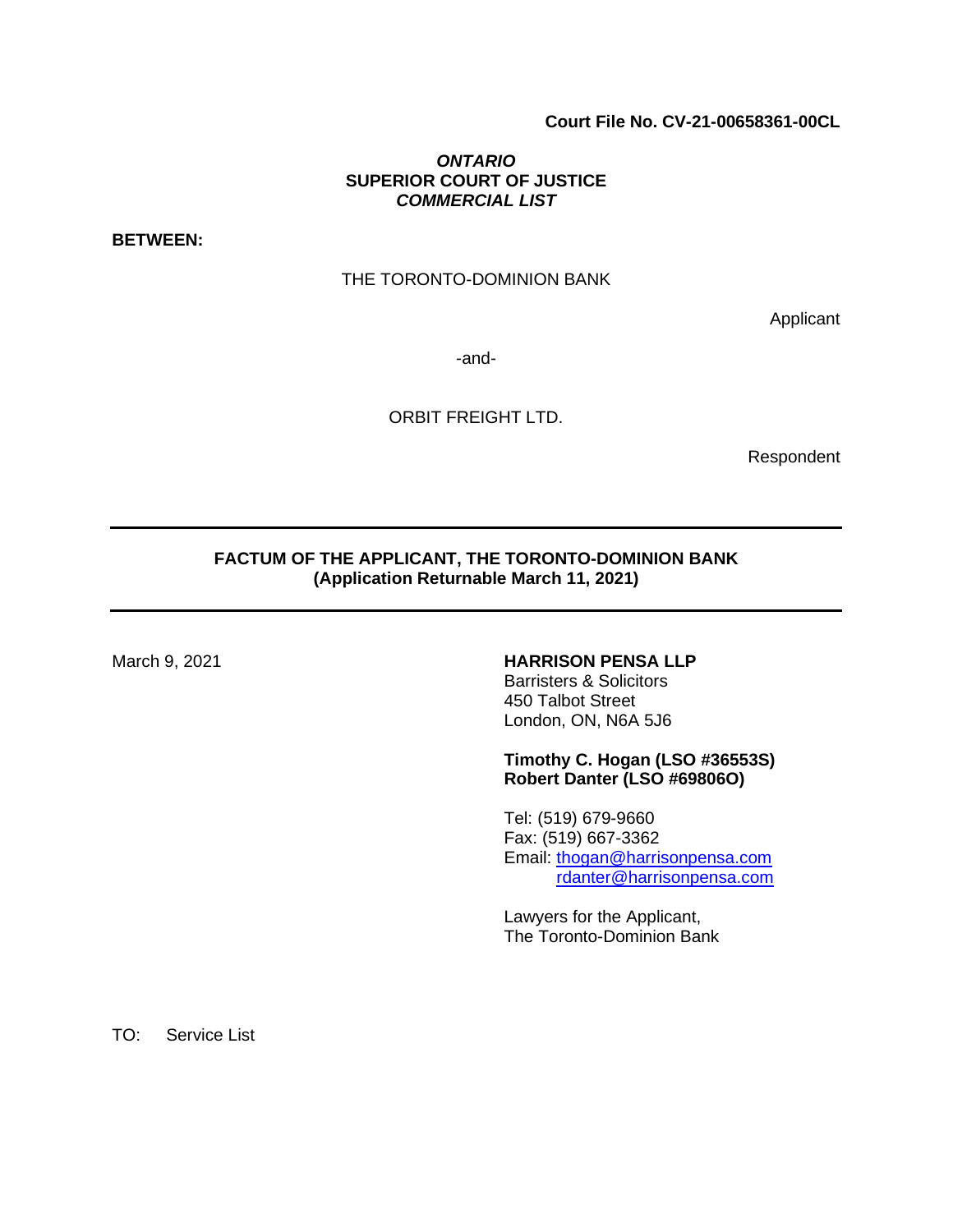# **Court File No. CV-21-00658361-00CL**

## *ONTARIO* **SUPERIOR COURT OF JUSTICE**  *COMMERCIAL LIST*

**BETWEEN:** 

#### THE TORONTO-DOMINION BANK

Applicant

-and-

ORBIT FREIGHT LTD.

Respondent

# **PART I – THE MOTION**

The Applicant, The Toronto-Dominion Bank ("**the Bank**") seeks the following Order, substantially in the form attached as Schedule "A" (the "**Appointment Order**") to the Notice of Application:

- a) Appointing msi Spergel inc. as Receiver ("**Spergel**" or the "**Receiver**"), without security, of all of the assets, undertakings and properties of the Respondent, Orbit Freight Ltd. (the "**Debtor**") acquired for, or used in relation to a business or businesses carried on by the Debtor (collectively, the "**Property**");
- b) That the time for service, filing and confirming of the Notice of Application and the Application Record be abridged and validated so that this application is properly returnable today and dispensing with further service thereof; and,
- c) Such further and other relief as to this Honourable Court may seem just.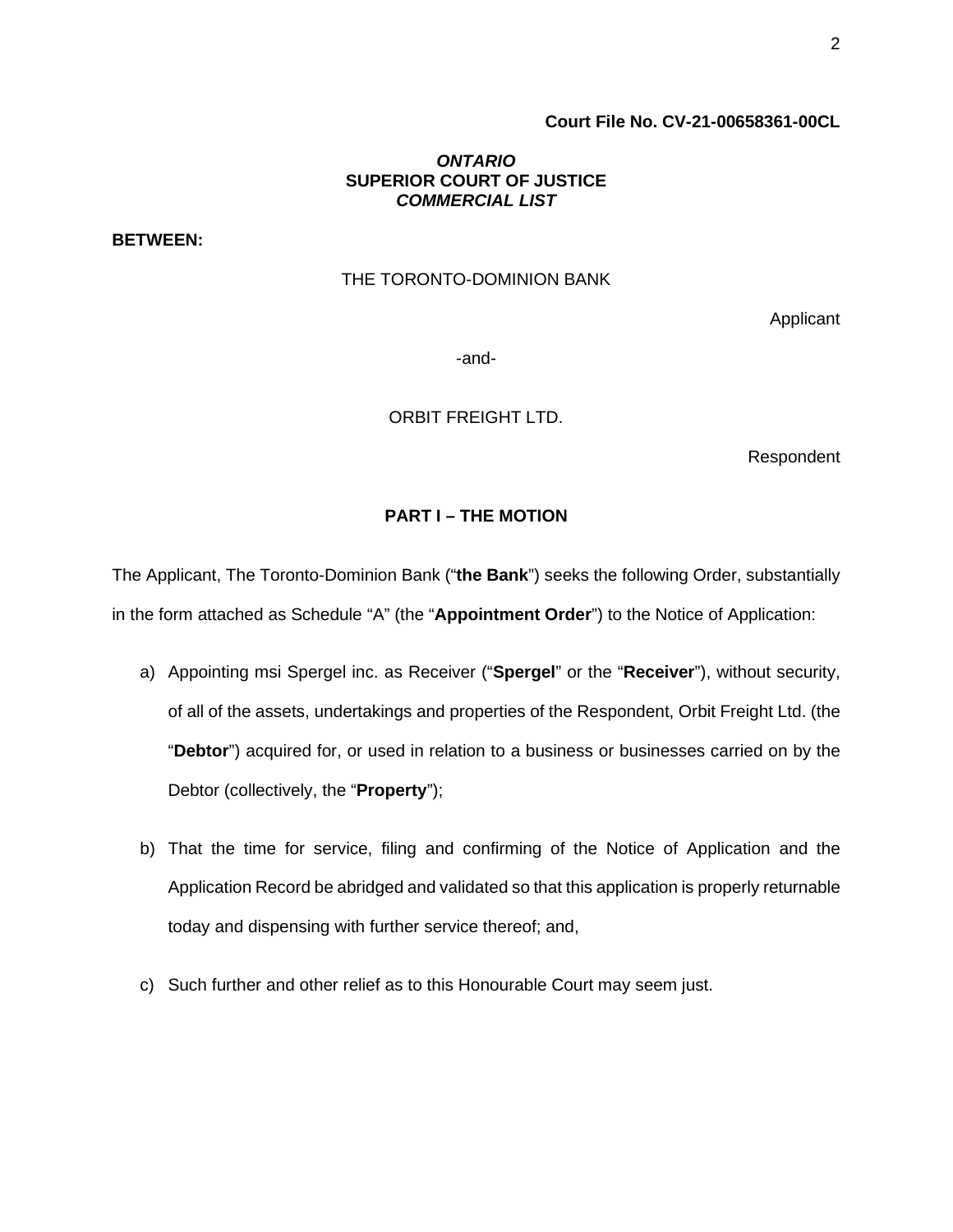#### The Position of the Bank

- 1. It is the Bank's position that, despite the ten (10) day period under section 244(1) of the BIA not expiring until March 16, 2021, the present circumstances are an appropriate case for the appointment of a Receiver, including the following (all capitalized terms as defined herein):
	- a) The Bank is a secured creditor of the Debtor pursuant to the GSA and the Specific Security Agreement;
	- b) The Debtor is in Default of the terms of the Financing, which Defaults continue;
	- c) The Debtor is insolvent. No further terms of credit nor forbearance are available to the Debtor from the Bank. It is necessary for the protection of the Debtor's estate that a Receiver be appointed;
	- d) The Bank's Security provides the Bank with the right to appoint a Receiver over the Property of the Debtor secured under the GSA and the Specific Security Agreement, as a result of the Defaults;
	- e) Regarding the notice period set out in s. 244(1) of the *BIA*, the Bank submits that it is appropriate for this Honourable Court to appoint a Receiver prior to the expiry of same, for the following reasons:
		- i. The Debtor has ceased operations as at February 15, 2021, and the sole principal and guiding mind of the Debtor, Pandal, is a bankrupt. The Appointment of a Receiver will be necessary and appropriate on an urgent basis in order to realize on any secured assets of the Debtor, including any funds on deposit with BNS, and to apply any proceeds of same to the Obligations;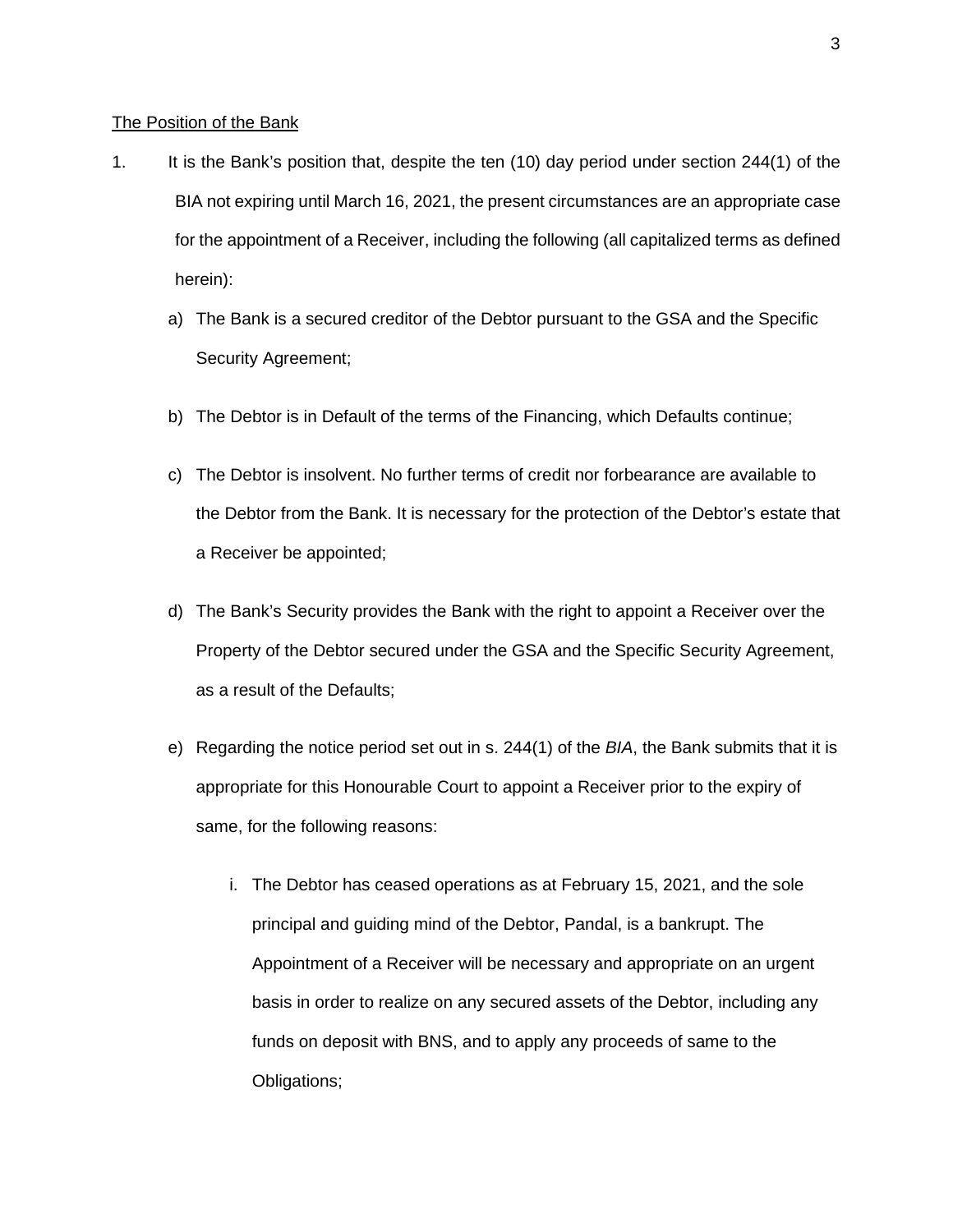- ii. The assets of the Debtor include a number of motor vehicles. The appointment of a Receiver is just and appropriate in the circumstances to ensure that the Receiver is provided with immediate access to the Debtor's Property, in order to determine any competing interests in such property, and to avoid the dissipation of these assets by sale or any other means;
- iii. As Pandal is bankrupt, the Debtor is unable to undertake any of the actions for which the 10-day notice period is intended to provide a debtor time, including negotiation with its creditors, reorganization of its affairs, or any other attempts to avoid the enforcement of the Bank's Security;
- iv. The Bank respectfully submits that nothing would be served by allowing the 10-day period to expire, while the Bank's Security may be put in peril by any unnecessary delay. The Defaults are continuing and uncured, and the Bank submits that it would clearly be successful in its Application on the expiry of the notice period, in any event.

## **PART II – FACTS/OVERVIEW**

2. The Debtor is an Ontario corporation, which formerly operated as a freight transport and warehousing company from its registered office location in Mississauga, Ontario.

#### **Reference: Affidavit of Michelle Benoy, sworn March 8, 2021, at para 2 and Exhibit "A" thereto (the "Benoy Affidavit").**

3. Satnam Singh Pandal ("**Pandal**") is the sole principal of the Debtor, and filed an assignment in bankruptcy as at March 2, 2021. Pandals' creditor package indicates that the Debtor ceased operations on February 15, 2021. Spergel has confirmed that the Debtor does not appear to be operating from its business premises.

**Reference: Benoy Affidavit at paras 3-5 and Exhibit "B" thereto.**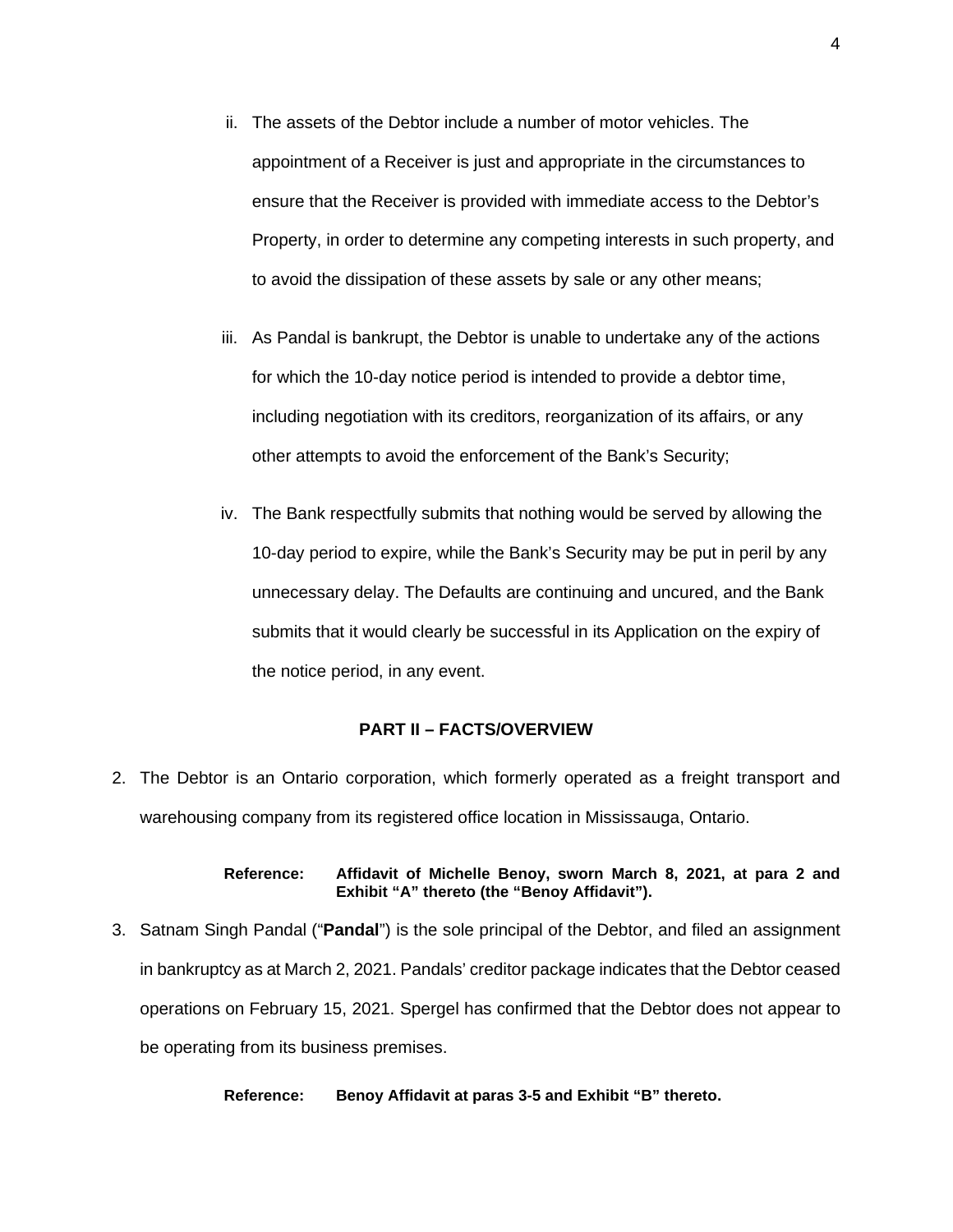- 4. The Debtor is insolvent, and is currently in Default (a "**Default**", or "**Defaults**") of its obligations to the Bank as a result of the following:
	- a) Pandal, as sole principal of the Debtor, has made an assignment in bankruptcy;
	- b) The Debtor has ceased operations;
	- c) The Debtor has borrowed in excess of the credit limit of the Operating Line (as defined below);
	- d) Failure to provide certain reporting as required under the terms of the Financing (as defined below); and
	- e) The Debtor has been carrying on banking activities at The Bank of Nova Scotia ("**BNS**"), contrary to the terms of the Financing, and despite the Bank's requirement that all banking be returned to, and carried on at, the Bank

## **Reference: Benoy Affidavit at paras 7-8 and Exhibit "C" thereto.**

# **The Obligations to the Bank and Security held**

- 5. As of March 8, 2021, the Debtor is indebted to the Bank in the amount of \$1,994,281.85, plus accruing interest and the Bank's continuing costs of enforcement (the "**Obligations**"), in respect of certain financing advanced to the Debtor pursuant to the terms of a Letter Agreement dated May 24, 2019 (the "**Letter Agreement**"), and a TD Equipment Financing Loan Agreement #20008660, dated June 22, 2020 (the "**TDEF Agreement**"), consisting of:
	- a) Operating Loan: pursuant to the Letter Agreement, with a maximum credit limit of \$1,200,000 (the "**Operating Line**");
	- b) Committed Reducing Term Facility: pursuant to the Letter Agreement, in the sum of \$180,000;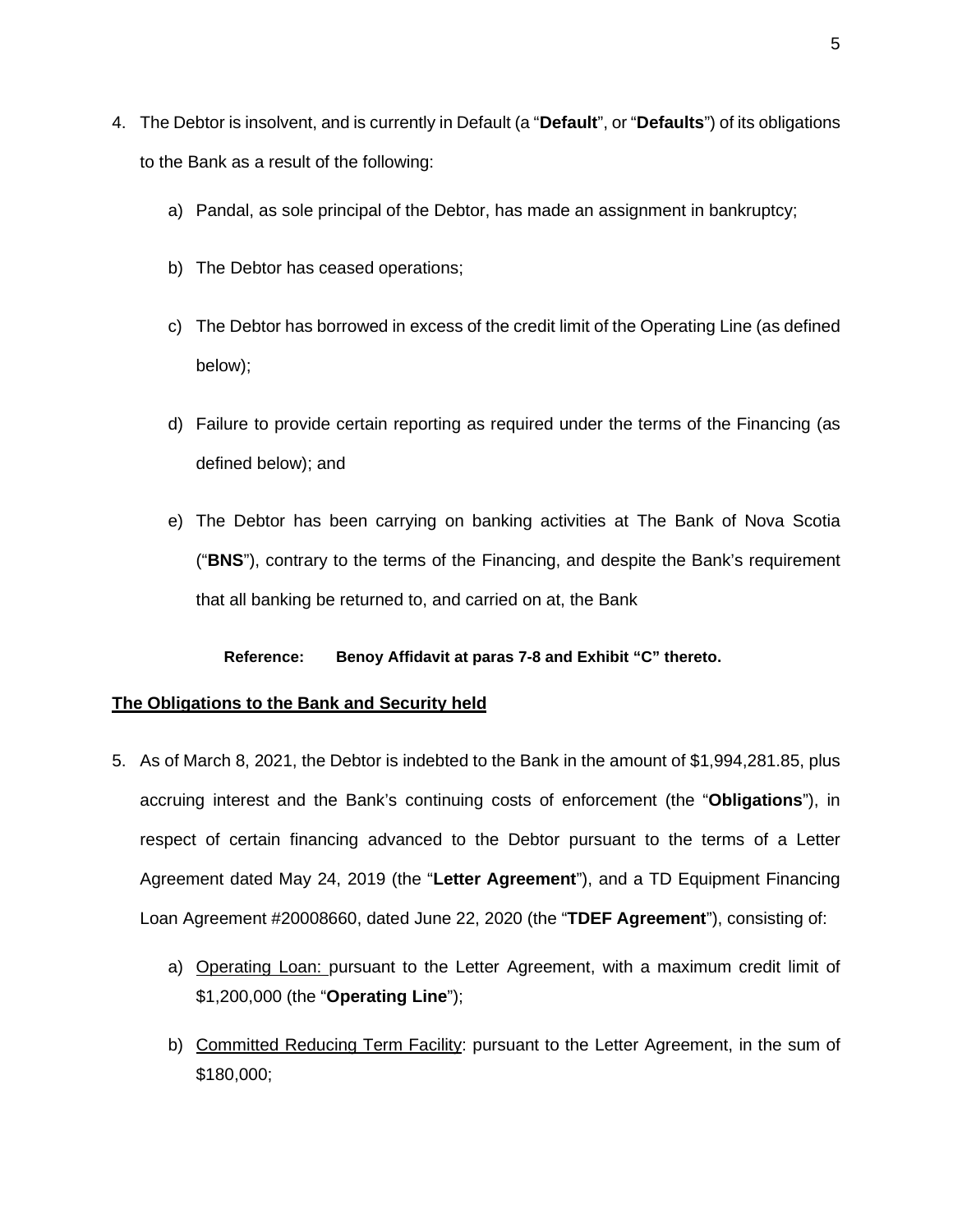- c) Visa Facility: pursuant to the Letter Agreement, with a credit limit of \$50,000;
- d) Equipment Financing Term Facility: pursuant to the TDEF Agreement, with a credit limit of \$493,870.12.

(collectively, the **"Financing**")

**Reference: Benoy Affidavit, at paras 10-12 and Exhibits "D" and "E" thereto.** 

- 6. The Operating Line is payable on demand.
- 7. The Obligations are secured by, *inter alia*, the following:
	- a) General Security Agreement dated June 27, 2019 (the "**GSA**");
	- b) Security Agreement for Specified Assets #20008660 dated June 22, 2020 and securing two (2) motor vehicles financed pursuant to the TDEF Agreement (the "**TDEF Vehicles**") (the "**Specific Security Agreement**").

(collectively, the "**Security**")

**Reference: Benoy Affidavit, at paras 14-15 and Exhibits "F" and "G" thereto.** 

## **The Bank's Security Interest in The Personal Property of the Debtor**

8. The GSA secures all personal property of the Debtor. The Bank has registered Financing Statements as against the Debtor pursuant to the provisions of the *Personal Property Security Act* (Ontario) (the "**PPSA**") to perfect its security interest in the personal property of the Debtor secured under the GSA and the Specific Security Agreement, including the TDEF Vehicles, in which the Bank claims a Purchase-Money Security Interest.

## **Reference: Benoy Affidavit, at paras 15-18, and Exhibit "H" thereto**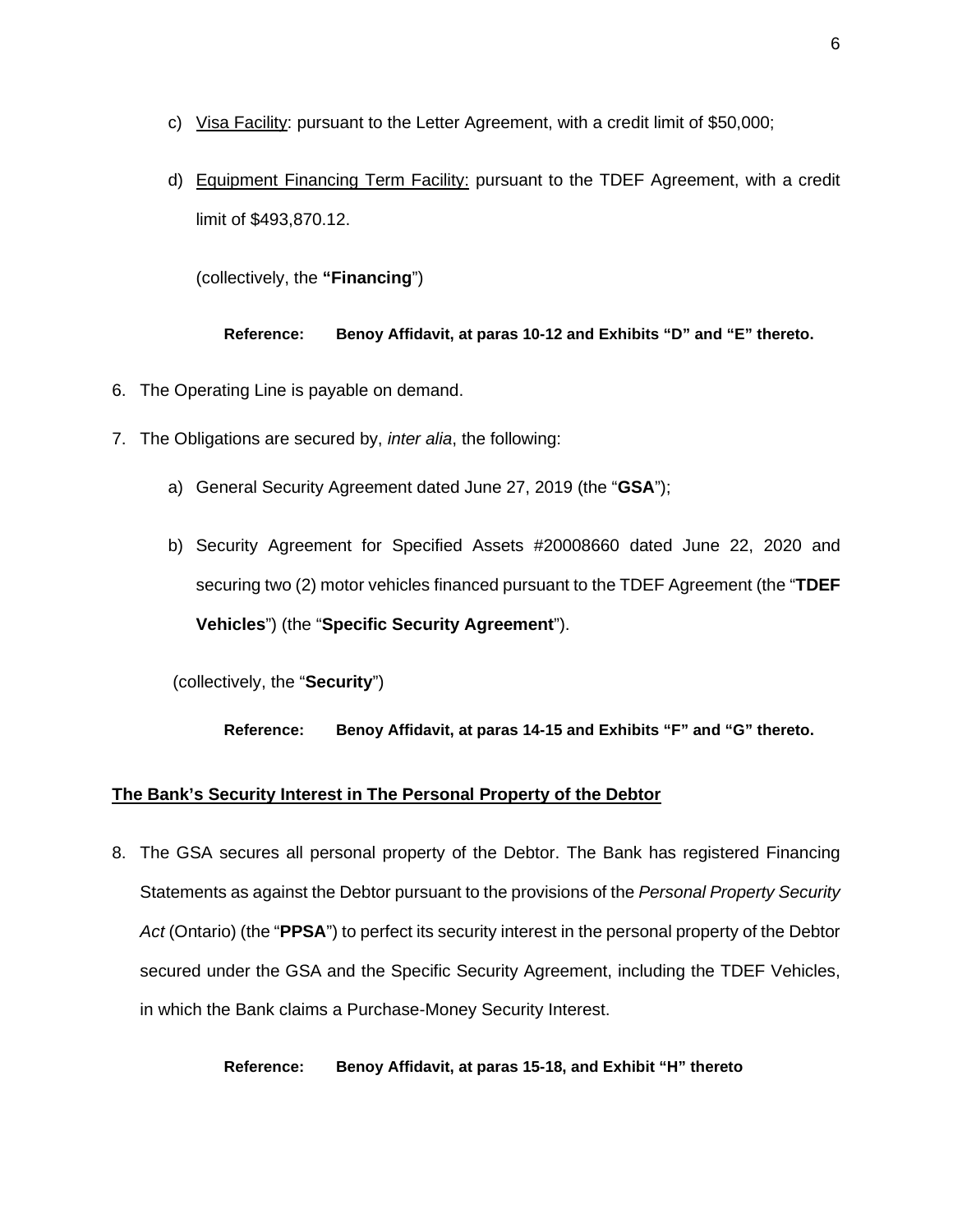9. BNS has a prior-in-time general security registration under the PPSA as against the Debtor. The Bank understands that BNS was the former banker for the Debtor, and intended to discharge this registration. The Bank's solicitor is working on seeing the BNS registration discharged. All other registrations as against the Debtor under the PPSA appear to be property-specific in nature. On March 8, 2021, the Bank placed BNS on notice of its GSA and requested that monies on deposit be paid over to the Bank. Any such funds on deposit can be directed to Spergel as Receiver, if appointed.

#### **Reference: Benoy Affidavit, at paras 18-21, and Exhibit "H" thereto**

## **Defaults and Demand**

10. As a result of the continuing Defaults, the Bank did deliver to the Debtor a demand for payment and a Notice of Intention to Enforce Security pursuant to section 244(1) of the *Bankruptcy and Insolvency Act*, each dated March 5, 2021 (collectively, the "**Demand**").

**Reference: Benoy Affidavit, at paras 22-23 and Exhibit "I" thereto**

11. The ten (10) day period under section 244(1) of the BIA expires March 16, 2021

**Reference: Benoy Affidavit, at para 25** 

#### **The Appointment of a Receiver**

12. The Obligations due pursuant to the Demand have not been paid. The Debtor is in Default of the Financing. Bank is unwilling to provide any further forbearance or credit to the Debtor.

#### **Reference: Benoy Affidavit, at paras 24-25.**

# Personal Property

13. The GSA grants the Bank the right to appoint a Receiver over all personal property of the Debtor, as a result of the Defaults of the Debtor under the Financing.

**Reference: Benoy Affidavit, at paras 26-28 and Exhibit "F" and "G" thereto.**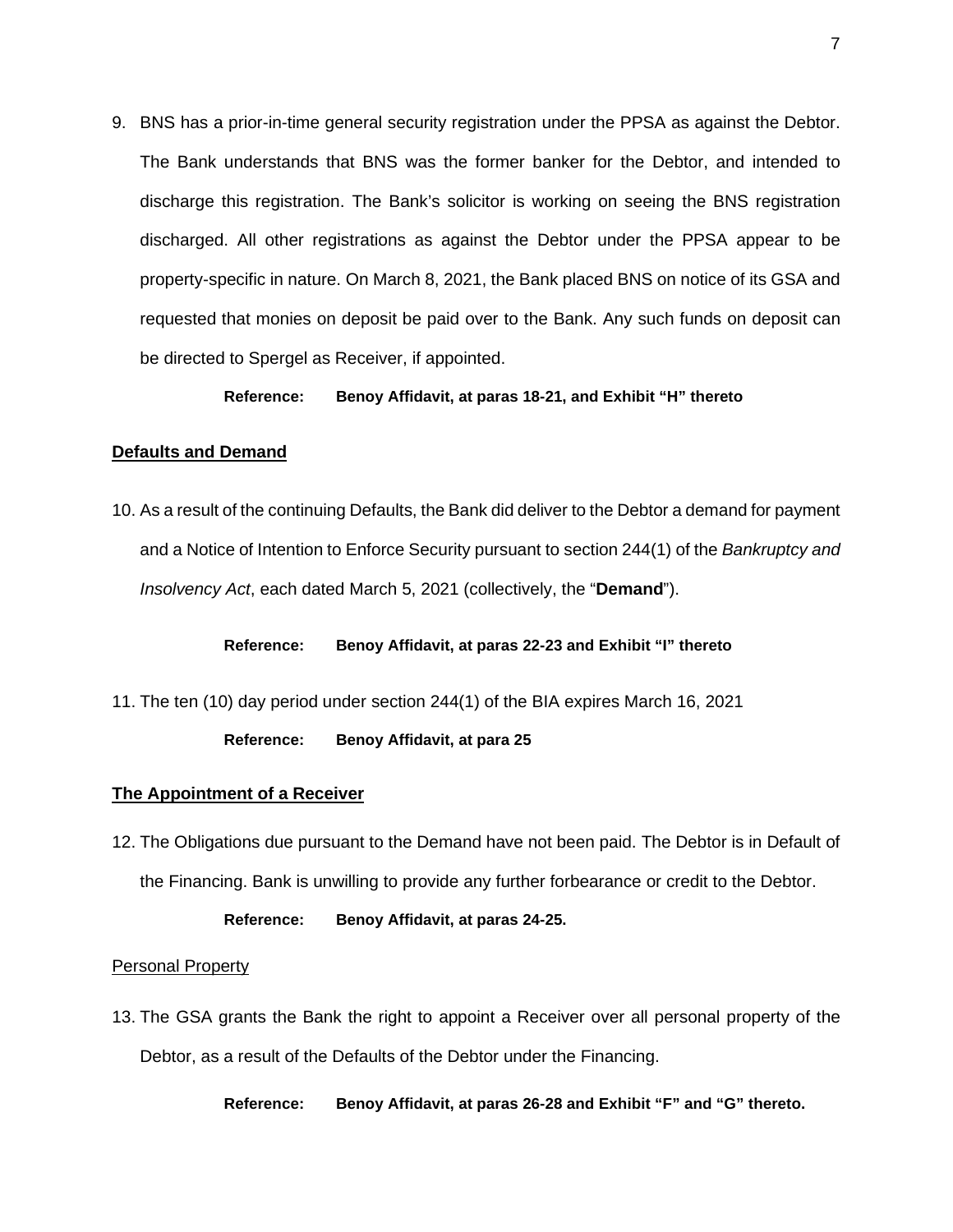14. Spergel has consented to act as Receiver, should this Honourable Court so appoint it.

**Reference: Benoy Affidavit, at para 37**

# **PART III – ISSUES, LAW AND ARGUMENT**

# **Issues**

15. This motion raises the following issues:

- a) Should Spergel be appointed as Receiver over the Property;
- b) Is it appropriate to appoint Spergel as a Receiver over the Property prior to expiry of

the 10-day notice period under s. 243 of the BIA, pursuant to s. 243(1.1)(b) thereof?

# **The Appointment of a Receiver**

16. Section 243(1) and (1.1) of the *BIA* provide as follows:

- (1) **Court may appoint receiver** Subject to subsection (1.1), on application by a secured creditor, a court may appoint a receiver to do any or all of the following if it considers it to be just or convenient to do so:
	- (a) Take possession of all or substantially all of the inventory, accounts receivable or other property of an insolvent person or bankrupt that was acquired for or used in relation to a business carried on by the insolvent person or bankrupt;
	- (b) Exercise any control that the court considers advisable over that property and over the insolvent person's or bankrupt's business; or
	- (c) Take any other action that the court considers advisable.

(1.1) **Restrictions on appointment of receiver** – In the case of an insolvent person in respect of whose property a notice is to be sent under subsection 244(1), the court may not appoint a receiver under subsection (1) before the expiry of 10 days after the day on which the secured creditor sends the notice unless

- (a) the insolvent person consents to an earlier enforcement under subsection 244(2); or
- (b) the court considers it appropriate to appoint a receiver before then.
- **Reference: Section 243 (1) and (1.1) of the** *BIA***, Applicant's Book of Authorities, Tab 1.**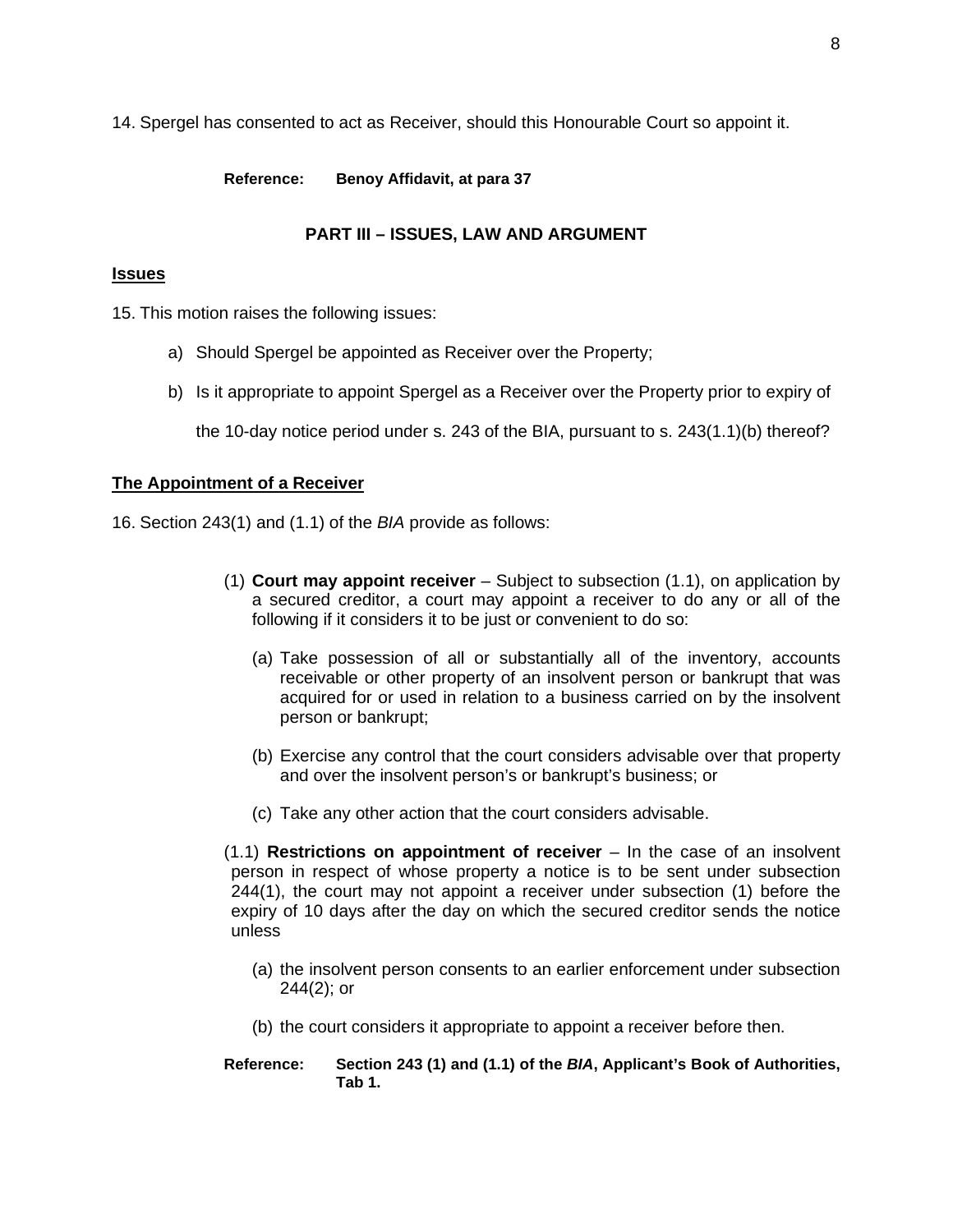17. The Debtor is in Default of its obligations to the Bank under the Financing. The Debtor is

insolvent and has failed to cure the Defaults, despite the Demand.

18. Section 101 of the *Courts of Justice Act* R.S.O. 1990, c. C.43 (the "*Courts of Justice Act*")

provides as follows:

[101.\(1\)](http://www.e-laws.gov.on.ca/html/statutes/french/elaws_statutes_90c43_f.htm#s101s1) In the Superior Court of Justice, an interlocutory injunction or mandatory order may be granted or a receiver or receiver and manager may be appointed by an interlocutory order, where it appears to a judge of the court to be just or convenient to do so. R.S.O. 1990, c. C.43, s. 101 (1); 1994, c. 12, s. 40; 1996, c. 25, s. 9 (17).

#### **Reference: Section 101 of the** *Courts of Justice Act***, Applicant's Book of Authorities, Tab 2.**

19. The Court has the power to appoint a receiver where it is just or convenient to do so. The fact that the moving party has a right under its security to appoint a receiver is an important factor to be considered but so, in such circumstances, is the question of whether or not an appointment by the Court is necessary to enable the receiver to carry out its work and duties more efficiently.

## **Reference:** *Bank of Montreal v. Carnival National Leasing Ltd.* **(2011) 74 C.B.R. (5th) 300 at paragraph 24, Applicant's Book of Authorities, Tab 3.**

20. It is not essential that the moving party/secured creditor establish that it will suffer

irreparable harm if a receiver/manager is not appointed.

**Reference:** *Swiss Bank Corporation (Canada) v. Odyssey Industries Incorporated* **(1995), 30 C.B.R. (3d) 49 at paragraph 28, Applicant's Book of Authorities, Tab 4.** 

21. Where a security instrument governing the relationship between the debtor and secured creditor provides for a right to appoint a receiver upon default, this has the effect of relaxing the burden on the applicant, as the applicant is merely seeking to enforce a term of its bargain with the debtor.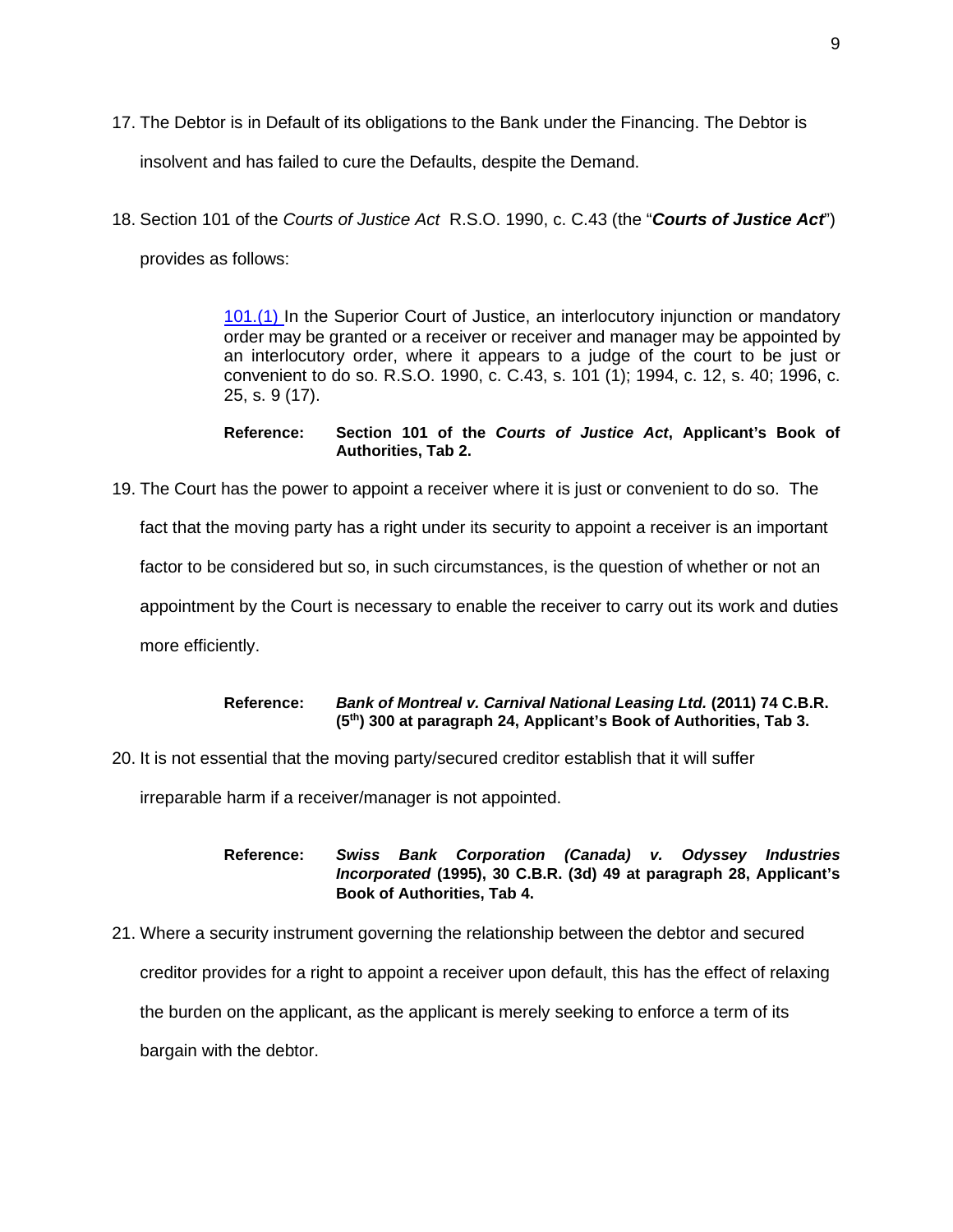**Reference:** *Bank of Montreal v. Sherco Properties Inc., 2013 ONSC 7023* **at paragraph 42, Applicant's Book of Authorities, Tab 5.**

22. This Court must undertake an examination of all of the circumstances, including the

potential costs, the relationship between the debtor(s) and the creditors, the likelihood of

maximizing the return on and preserving the subject property and the best way of facilitating

the work and duties of the receiver or receiver-manager.

| Reference: | The Bank of Nova Scotia v. Freure Village on Clair Creek, 1996<br>CarswellOnt 2328 at paragraph 13, Applicant's Book of Authorities,<br>Tab 6.                            |
|------------|---------------------------------------------------------------------------------------------------------------------------------------------------------------------------|
|            | Textron Financial Canada Limited v. Beta Limitee/Beta Brands<br>Limited, (2007), 27 C.B.R. (5 <sup>th</sup> ) at paragraph 11, Applicant's Book of<br>Authorities, Tab 7. |

23. The Court may appoint a Receiver over the property of a debtor prior to expiry of the 10-day

notice period under s. 244(1) of the BIA, where it considers it "appropriate" to do so.

| Reference: | Section 243 (1.1)(b) of the BIA, Applicant's Book of Authorities, |  |  |  |
|------------|-------------------------------------------------------------------|--|--|--|
|            | supra. at Tab 1.                                                  |  |  |  |

24. The purpose of the 10-day notice period is to provide the insolvent person with an

opportunity to negotiate, reorganize financial affairs, and attempt to avoid the enforcement

of the creditor's security.

**Reference:** *Josephine V. Wilson Family Trust v. Swartz***, [1993] O.J. No. 2735, at para 16 Applicant's Book of Authorities, Tab 8.**

> *Delron Computers Inc. v. Peat Marwick Thorne Inc., [1995] 5 W.W.R. 174***, at para 12, Applicant's Book of Authorities, Tab 9.**

## **The Appointment of a Receiver – Summary of Submissions**

25. It is respectfully submitted that the present circumstances are an appropriate case for the appointment of a Receiver prior to expiry of the statutory notice period under the BIA, including the following: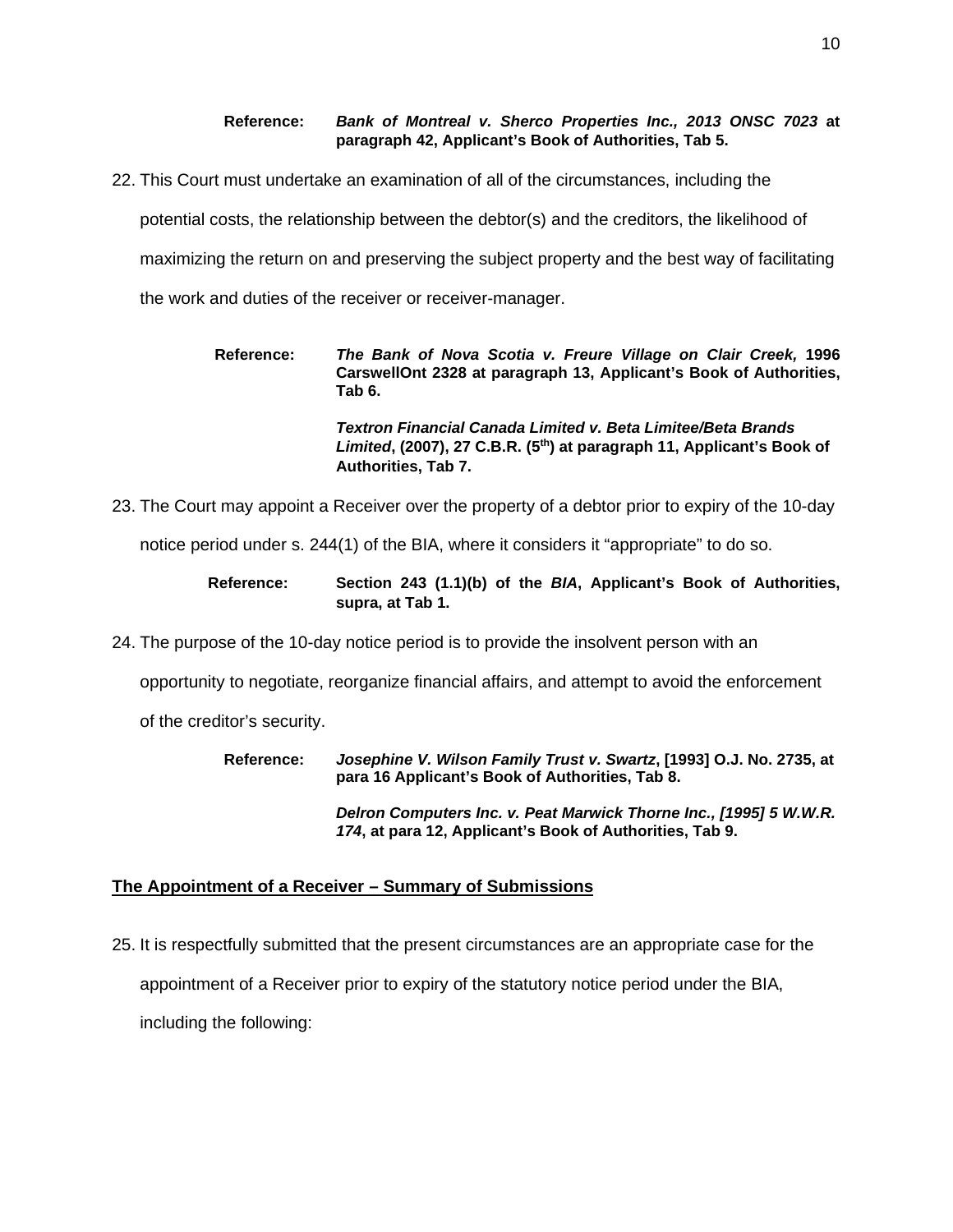- a) The Bank is a secured creditor of the Debtor pursuant to the GSA and the Specific Security Agreement;
- b) The Debtor is in Default of the terms of the Financing, which Defaults continue;
- c) The Debtor is insolvent. No further terms of credit nor forbearance are available to the Debtor from the Bank. It is necessary for the protection of the Debtor's estate that a Receiver be appointed;
- d) The Bank's Security provides the Bank with the right to appoint a Receiver over the Property of the Debtor secured under the GSA and the Specific Security Agreement, as a result of the Defaults;
- e) Regarding the notice period set out in s. 244(1) of the *BIA*, the Bank submits that it is appropriate for this Honourable Court to appoint a Receiver prior to the expiry of same, for the following reasons:
	- i. The Debtor has ceased operations as at February 15, 2021, and the sole principal and guiding mind of the Debtor, Pandal, is a bankrupt. The Appointment of a Receiver will be necessary and appropriate on an urgent basis in order to realize on any secured assets of the Debtor, including any funds on deposit with BNS, and to apply any proceeds of same to the Obligations;
	- ii. The assets of the Debtor include a number of motor vehicles. The appointment of a Receiver is just and appropriate in the circumstances to ensure that the Receiver is provided with immediate access to the Debtor's Property, in order to determine any competing interests in such property, and to avoid the dissipation of these assets by sale or any other means;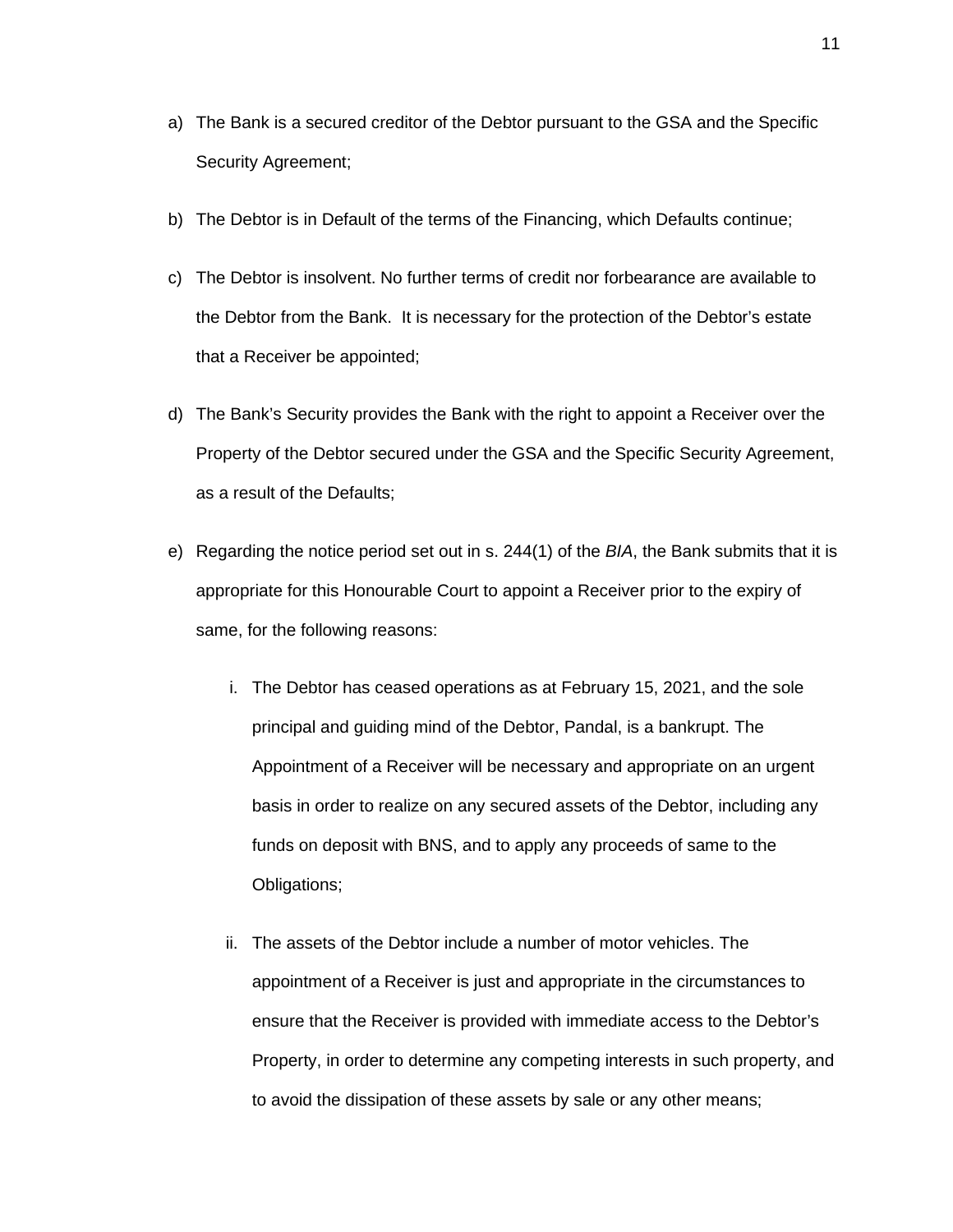- iii. As Pandal is bankrupt, the Debtor is unable to undertake any of the actions for which the 10-day notice period is intended to provide a debtor time, including negotiation with its creditors, reorganization of its affairs, or any other attempts to avoid the enforcement of the Bank's Security;
- iv. The Bank respectfully submits that nothing would be served by allowing the 10-day period to expire, while the Bank's Security may be put in peril by any unnecessary delay. The Defaults are continuing and uncured, and the Bank submits that it would clearly be successful in its Application on the expiry of the notice period, in any event.
- 26. It is respectfully submitted that the appointment of a Receiver is just and equitable and is necessary for the protection of the estate of the Debtor and the interests of the Bank and other stakeholders.
- 27. It is further submitted that it is appropriate to appoint a Receiver over the Debtor's Property prior to the expiry of the 10-day statutory notice period.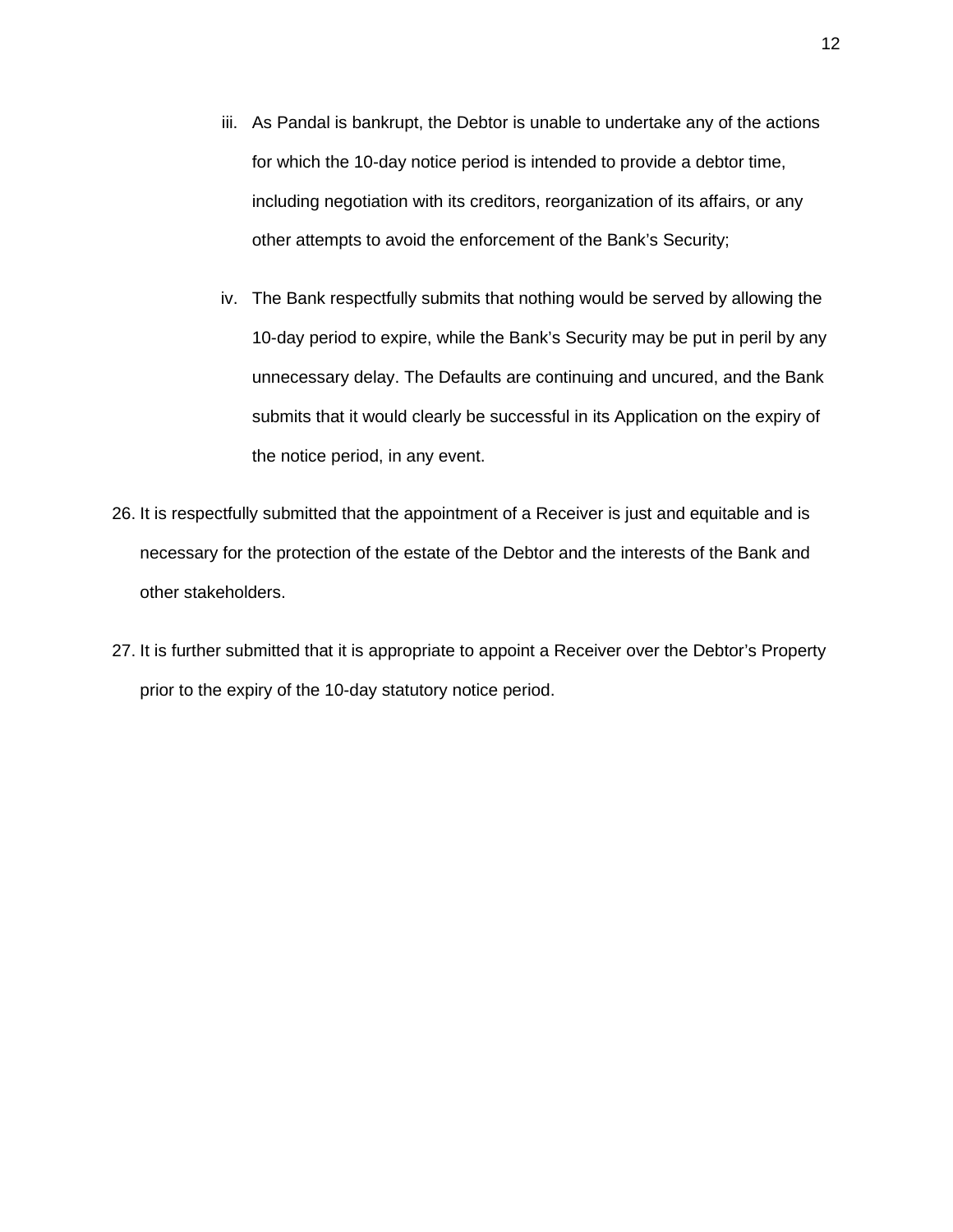28. The Bank respectfully requests that this Honourable Court grant the Appointment Order substantially in the form attached as Schedule "A" to the Notice of Application.

**ALL OF WHICH IS RESPECTFULLY SUBMITTED this 9th day of March, 2021** 

**HARRISON PENSA LLP** Barristers & Solicitors 450 Talbot Street, P.O. Box 3237 London, Ontario N6A 4K3

**\_\_\_\_\_\_\_\_\_\_\_\_\_\_\_\_\_\_\_\_\_\_** 

**Timothy C. Hogan (LSO #36553S) Robert Danter (LSO #69806O)**

Tel: (519) 679-9660 Fax: (519) 667-3362 Email: [thogan@harrisonpensa.com](mailto:thogan@harrisonpensa.com) [rdanter@harrisonpensa.com](mailto:rdanter@harrisonpensa.com)

Solicitors for the Applicant, The Toronto-Dominion Bank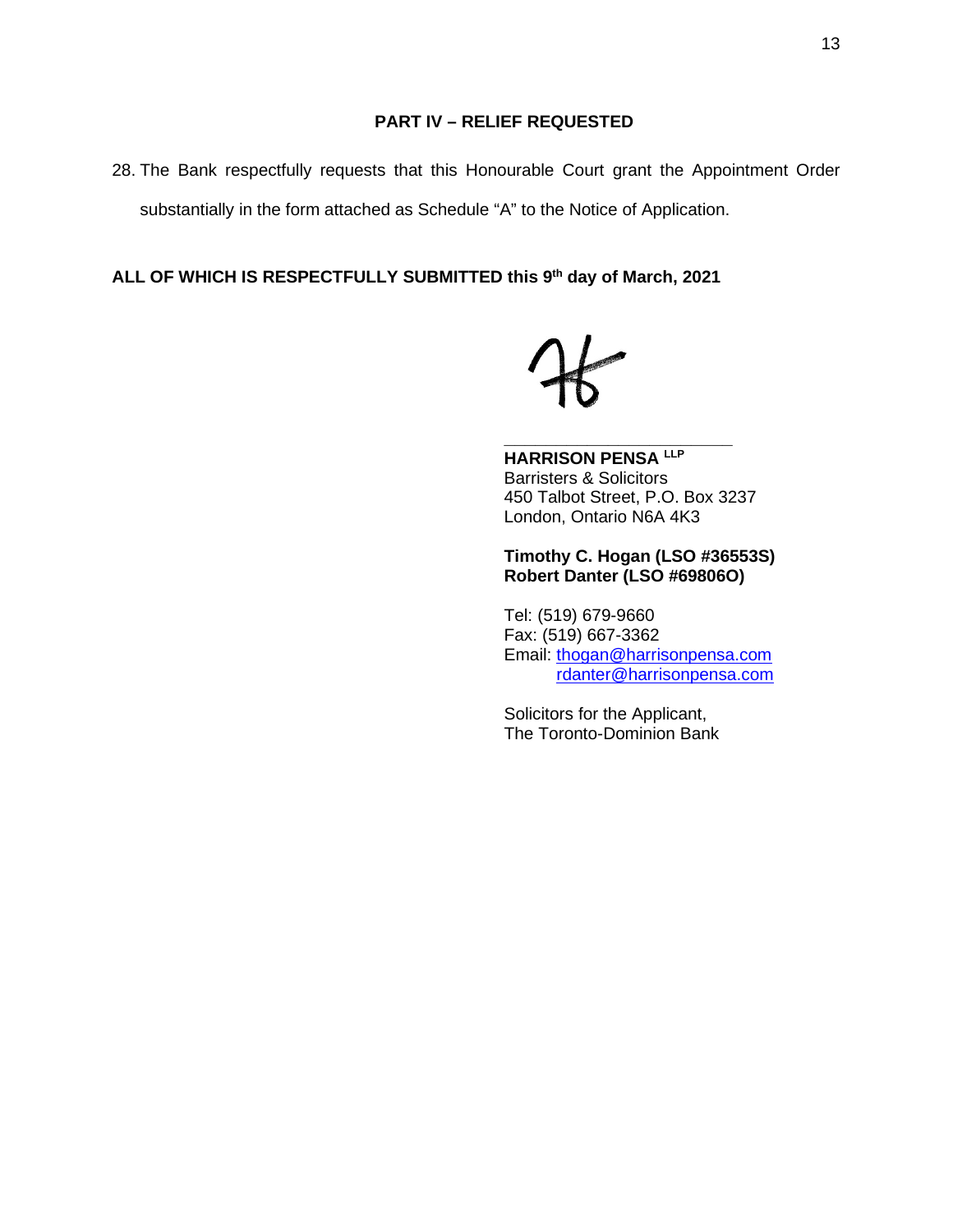# **SCHEDULE "A"**

# **LIST OF AUTHORITIES**

- 1. *Bank of Montreal v. Carnival National Leasing Ltd.* (2011) 74 C.B.R. (5th) 300.
- 2. *Swiss Bank Corporation (Canada) v. Odyssey Industries Incorporated* (1995), 30 C.B.R. (3d) 49.
- 3. *Bank of Montreal v. Sherco Properties Inc*., 2013 ONSC 7023.
- 4. *Bank of Nova Scotia v. Freure Village on Clair Creek,* [1996] OJ No. 5088, 1996 CarswellOnt 2328 (OCJ – Gen. Div [Commercial List]).
- 5. *Textron Financial Canada Limited v. Beta Limitee/Beta Brands Limited*, (2007), 27 C.B.R. (5th);
- 6. *Josephine V. Wilson Family Trust v. Swartz,* [1993] O.J. No. 2735;
- 7. *Delron Computers Inc. v. Peat Marwick Thorne Inc*., [1995] 5 W.W.R. 174.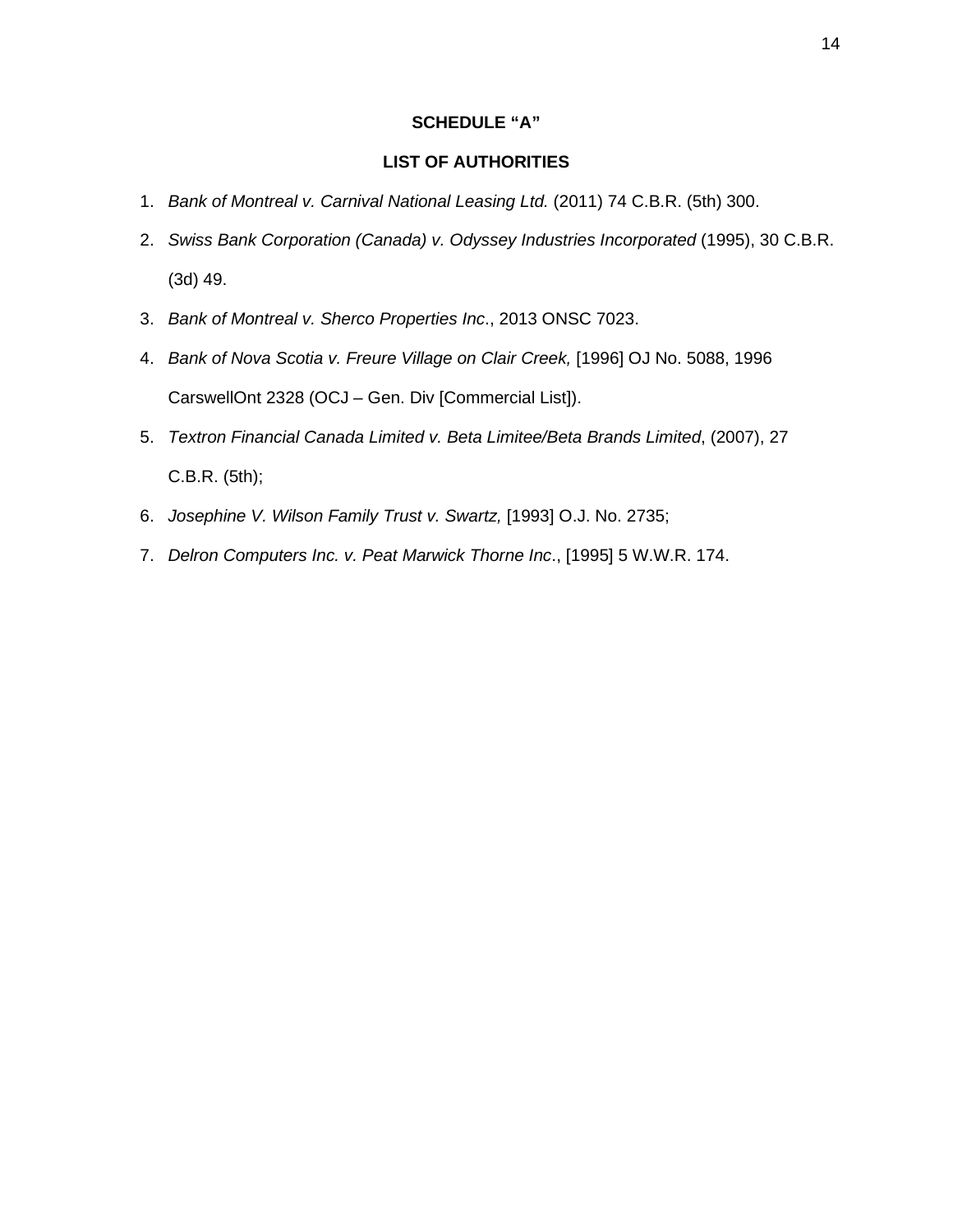# **SCHEDULE "B"**

# **TEXT OF STATUTES, REGULATIONS & BY-LAWS**

# *Bankruptcy and Insolvency Act, RSC 1985, c B-3*

#### **Court may appoint receiver**

243. (1) Subject to subsection (1.1), on application by a secured creditor, a court may appoint a receiver to do any or all of the following if it considers it to be just or convenient to do so:

- (a) take possession of all or substantially all of the inventory, accounts receivable or other property of an insolvent person or bankrupt that was acquired for or used in relation to a business carried on by the insolvent person or bankrupt;
- (b) exercise any control that the court considers advisable over that property and over the insolvent person's or bankrupt's business; or
- (c) take any other action that the court considers advisable.

## **Restriction on appointment of receiver**

(1.1) In the case of an insolvent person in respect of whose property a notice is to be sent under subsection 244(1), the court may not appoint a receiver under subsection (1) before the expiry of 10 days after the day on which the secured creditor sends the notice unless

- (a) the insolvent person consents to an earlier enforcement under subsection 244(2); or
- (b) the court considers it appropriate to appoint a receiver before then.

## *Courts of Justice Act*, RSO 1990, c C-43.

## **Injunctions and receivers**

101. (1) In the Superior Court of Justice, an interlocutory or mandatory order may be granted or a receiver or receiver and manager may be appointed by an interlocutory order, where it appears to a judge of the court to be just or convenient to do so.